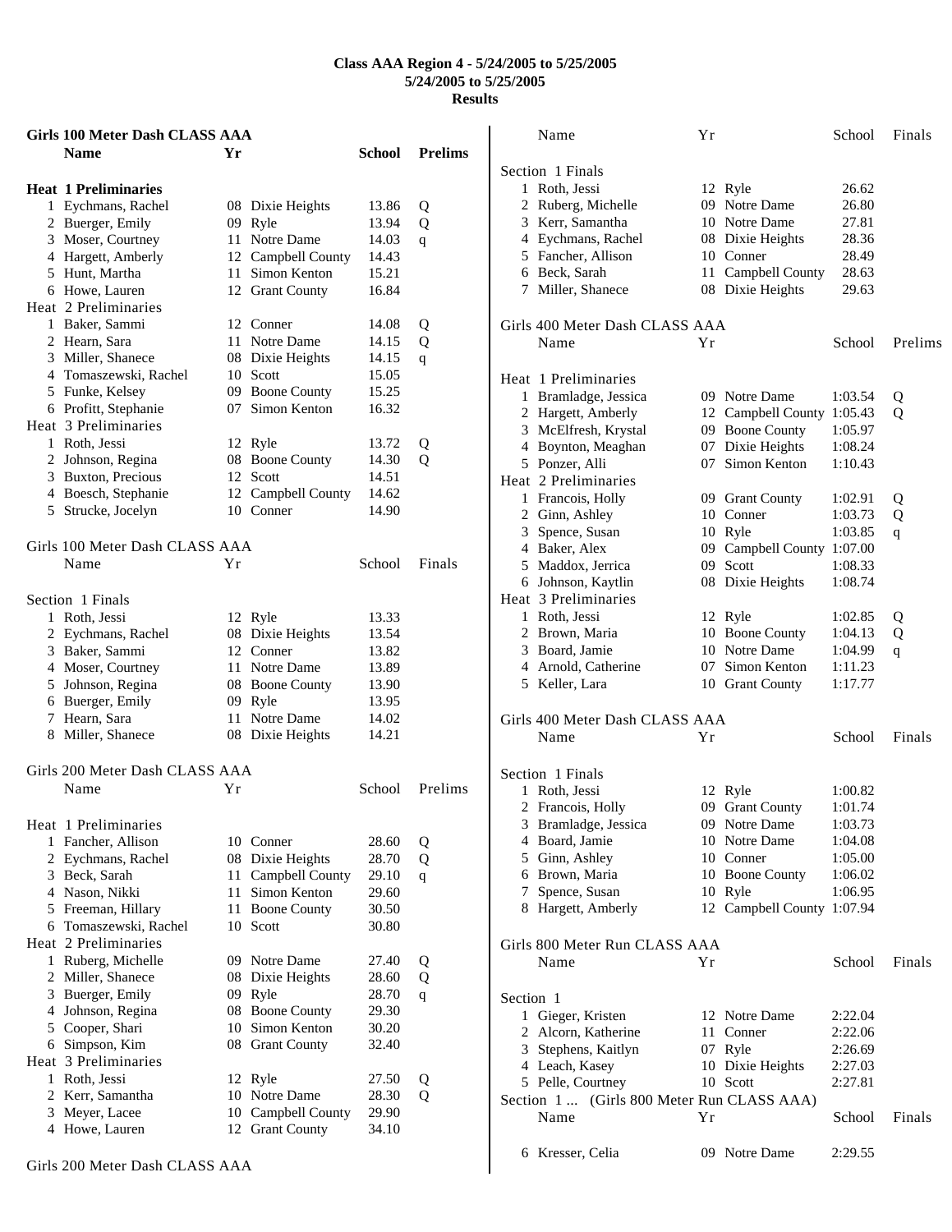|           | 7 Withers, Bethany                | 11     | Scott                      | 2:32.17  |             |
|-----------|-----------------------------------|--------|----------------------------|----------|-------------|
|           | 8 Hopperton, Bethany              |        | 09 Grant County            | 2:37.99  |             |
|           | 9 Rowe, Katie                     | 08     | Ryle                       | 2:38.55  |             |
|           | 10 Gascon, Halee                  |        | 06 Boone County            | 2:40.54  |             |
|           | 11 McDermott, Paula               | 11     | Simon Kenton               | 2:41.43  |             |
|           | --- Johnson, Stacey               |        | 10 Conner                  | NT       |             |
|           | --- Freytag, Kelsey               |        | 09 Dixie Heights           | NT       |             |
|           | --- Grizzell, Megan               | 11     | Simon Kenton               | NT       |             |
|           | --- Hater, Sara                   |        | 12 Campbell County         | NT       |             |
|           | --- Riedinger, Jaye               |        | 12 Campbell County         | NT       |             |
|           | --- Sandlin, Michelle             |        | 09 Boone County            | NT       |             |
|           |                                   |        |                            |          |             |
|           | Girls 1600 Meter Run CLASS AAA    |        |                            |          |             |
|           | Name                              | Υr     |                            | School   | Finals      |
|           |                                   |        |                            |          |             |
| Section 1 |                                   |        |                            |          |             |
| 1         | Dukes, Kortni                     |        | 11 Scott                   | 5:12.84  |             |
|           | 2 Gieger, Kristen                 |        | 12 Notre Dame              | 5:22.89  |             |
|           | 3 Hater, Sara                     |        | 12 Campbell County 5:37.80 |          |             |
|           | 4 Verst, Christine                |        | 12 Notre Dame              | 5:40.73  |             |
|           | 5 Koehler, Sarah                  |        | 10 Ryle                    | 5:43.23  |             |
|           | 6 Braunwart, Elizabeth            |        | 09 Scott                   | 5:49.59  |             |
|           | 7 Rowe, Katie                     |        | 08 Ryle                    | 5:51.24  |             |
|           | 8 Grdina, Jennifer                | 10     | <b>Boone County</b>        | 5:59.55  |             |
|           | 9 Clark, Cassie                   | 12     | Campbell County            | 6:05.99  |             |
|           | 10 Arnold, Catherine              | 07     | Simon Kenton               | 6:10.86  |             |
|           | 11 Schmitt, Chelsea               |        | 10 Conner                  | 6:20.55  |             |
|           | 12 Deevers, Suzanne               |        | 10 Boone County            | 6:28.78  |             |
|           | 13 Schultz, Sarah                 |        | 10 Dixie Heights           | 6:28.94  |             |
|           | 14 Landrum, Chelsea               |        | 06 Simon Kenton            | 6:38.97  |             |
|           | 15 Donelan, Shayna                |        | 09 Dixie Heights           | 6:41.29  |             |
|           | 16 McDaniel, Katie                |        | 07 Grant County            | 6:42.27  |             |
|           | --- Alcorn, Katherine             | 11     | Conner                     | DNF      |             |
|           |                                   |        |                            |          |             |
|           | Girls 3200 Meter Run CLASS AAA    |        |                            |          |             |
|           | Name                              | Υr     |                            | School   | Finals      |
|           |                                   |        |                            |          |             |
| Section 1 |                                   |        |                            |          |             |
| 1         | Dukes, Kortni                     | 11     | Scott                      | 11:47.85 |             |
|           | 2 Pangallo, Tricia                |        | 10 Notre Dame              | 12:19.49 |             |
|           | 3 Crusham, Kayla                  |        | 09 Conner                  | 12:22.36 |             |
|           | 4 Braunwart, Elizabeth            |        | 09 Scott                   | 12:33.61 |             |
|           | 5 Kloenne, Jami                   | 09     | Conner                     | 12:35.86 |             |
|           | 6 Stoeckle, Elaina                | 09     | Notre Dame                 | 12:44.71 |             |
|           | 7 Parker, Sarah                   | 07     | <b>Grant County</b>        | 13:03.71 |             |
|           | 8 Koehler, Sarah                  |        | 10 Ryle                    | 13:15.93 |             |
|           | 9 Grdina, Jennifer                |        | 10 Boone County            | 13:49.17 |             |
|           | 10 Dick, Heather                  |        | 10 Dixie Heights           | 13:55.11 |             |
|           | 11 Clark, Cassie                  | 12     | Campbell County14:06.83    |          |             |
|           | 12 Stephens, Kaitlyn              | 07     |                            |          |             |
|           |                                   | $06\,$ | Ryle                       | 14:08.62 |             |
|           | 13 Dreyer, Carolynn               |        | Campbell County14:10.82    |          |             |
|           | 14 Schlotman, Jordan              | 11     | <b>Boone County</b>        | 15:22.14 |             |
|           |                                   |        |                            |          |             |
|           | Girls 100 Meter Hurdles CLASS AAA |        |                            |          |             |
|           | Name                              | Υr     |                            | School   | Prelims     |
|           |                                   |        |                            |          |             |
|           | Heat 1 Preliminaries              |        |                            |          |             |
| 1         | Lampman, Elena                    |        | 10 Ryle                    | 17.55    | Q           |
|           | 2 Huq, Aupula                     |        | 12 Dixie Heights           | 18.28    | Q           |
|           | 3 Morgan, Rose                    | 12     | Simon Kenton               | 18.76    | $\mathbf q$ |
|           | 4 Nehus, Lauren                   | 08     | Campbell County            | 19.66    | q           |

|   | 5 Steele, Tori                    |    | 09 Scott           | 23.17   |             |
|---|-----------------------------------|----|--------------------|---------|-------------|
|   | Heat 2 Preliminaries              |    |                    |         |             |
|   | 1 Brossart, Rebecca               |    | 12 Notre Dame      | 17.05   | Q           |
|   | 2 Tolliver, Sequoya               |    | 09 Ryle            | 18.59   | Q           |
|   | 3 Brundage, Ally                  |    | 10 Holmes          | 20.38   |             |
|   | 4 Whitehead, Diondria             |    | 09 Boone County    | 21.03   |             |
|   | 5 Webb, Marissa                   |    | 08 Simon Kenton    | 23.55   |             |
|   | Heat 3 Preliminaries              |    |                    |         |             |
| 1 | Stanek, Holly                     |    | 11 Dixie Heights   | 17.32   | Q           |
|   | 2 Hudepohl, Lindsey               |    | 11 Notre Dame      | 18.28   | Q           |
|   | 3 Morgan, Kelly                   |    | 09 Boone County    | 21.42   |             |
|   | 4 Burchett, Elaine                |    | 09 Scott           | 21.59   |             |
|   | 5 Plummer, Brittany               |    | 09 Grant County    | 21.83   |             |
|   |                                   |    |                    |         |             |
|   | Girls 100 Meter Hurdles CLASS AAA |    |                    |         |             |
|   | Name                              | Υr |                    | School  | Finals      |
|   | Section 1 Finals                  |    |                    |         |             |
| 1 | Stanek, Holly                     |    | 11 Dixie Heights   | 16.18   |             |
|   | 2 Brossart, Rebecca               |    | 12 Notre Dame      | 16.24   |             |
|   | 3 Lampman, Elena                  |    | 10 Ryle            | 17.06   |             |
|   | 4 Hudepohl, Lindsey               |    | 11 Notre Dame      | 17.68   |             |
|   | 5 Huq, Aupula                     |    | 12 Dixie Heights   | 17.71   |             |
|   | 6 Morgan, Rose                    |    | 12 Simon Kenton    | 18.27   |             |
|   | 7 Nehus, Lauren                   |    | 08 Campbell County | 18.39   |             |
|   |                                   |    |                    |         |             |
|   | 8 Tolliver, Sequoya               |    | 09 Ryle            | 18.40   |             |
|   | Girls 300 Meter Hurdles CLASS AAA |    |                    |         |             |
|   | Name                              | Υr |                    | School  | Prelims     |
|   | Heat 1 Preliminaries              |    |                    |         |             |
|   | 1 Hudepohl, Lindsey               |    | 11 Notre Dame      | 49.43   | Q           |
|   | 2 Lampman, Elena                  |    | 10 Ryle            | 49.51   | Q           |
|   | 3 Baker, Hannah                   |    | 10 Conner          | 57.45   |             |
|   | 4 Plummer, Brittany               |    | 09 Grant County    | 59.40   |             |
|   | Heat 2 Preliminaries              |    |                    |         |             |
|   | 1 Flannery, Colby                 |    | 10 Boone County    | 49.60   | Q           |
|   | 2 Herron, Shannon                 | 11 | Dixie Heights      | 51.60   |             |
|   |                                   |    |                    |         | Q           |
|   | 3 Moore, Cassie                   | 11 | Ryle               | 52.59   | $\mathbf q$ |
|   | 4 Morgan, Rose                    |    | 12 Simon Kenton    | 54.35   | q           |
|   | 5 Brundage, Ally                  |    | 10 Holmes          | 57.99   |             |
|   | Heat 3 Preliminaries              |    |                    |         |             |
|   | 1 Brossart, Rebecca               |    | 12 Notre Dame      | 48.31   | Q           |
|   | 2 Nehus, Lauren                   |    | 08 Campbell County | 52.27   | Q           |
|   | 3 Stanek, Holly                   |    | 11 Dixie Heights   | 54.59   |             |
|   | 4 Schneider, Kayla                |    | 09 Boone County    | 56.21   |             |
|   | 5 Child, Michelle                 |    | 09 Scott           | 59.73   |             |
|   | 6 Webb, Marissa                   |    | 08 Simon Kenton    | 1:10.51 |             |
|   | Girls 300 Meter Hurdles CLASS AAA |    |                    |         |             |
|   | Name                              | Υr |                    | School  | Finals      |
|   |                                   |    |                    |         |             |
|   | Section 1 Finals                  |    |                    |         |             |
|   | 1 Brossart, Rebecca               |    | 12 Notre Dame      | 47.04   |             |
|   | 2 Hudepohl, Lindsey               |    | 11 Notre Dame      | 48.52   |             |
|   | 3 Lampman, Elena                  |    | 10 Ryle            | 49.33   |             |
|   | 4 Flannery, Colby                 |    | 10 Boone County    | 50.37   |             |
|   | 5 Moore, Cassie                   | 11 | Ryle               | 51.35   |             |
|   | 6 Herron, Shannon                 |    | 11 Dixie Heights   | 51.94   |             |
|   | 7 Nehus, Lauren                   |    | 08 Campbell County | 52.24   |             |
|   | 8 Morgan, Rose                    |    | 12 Simon Kenton    | 53.13   |             |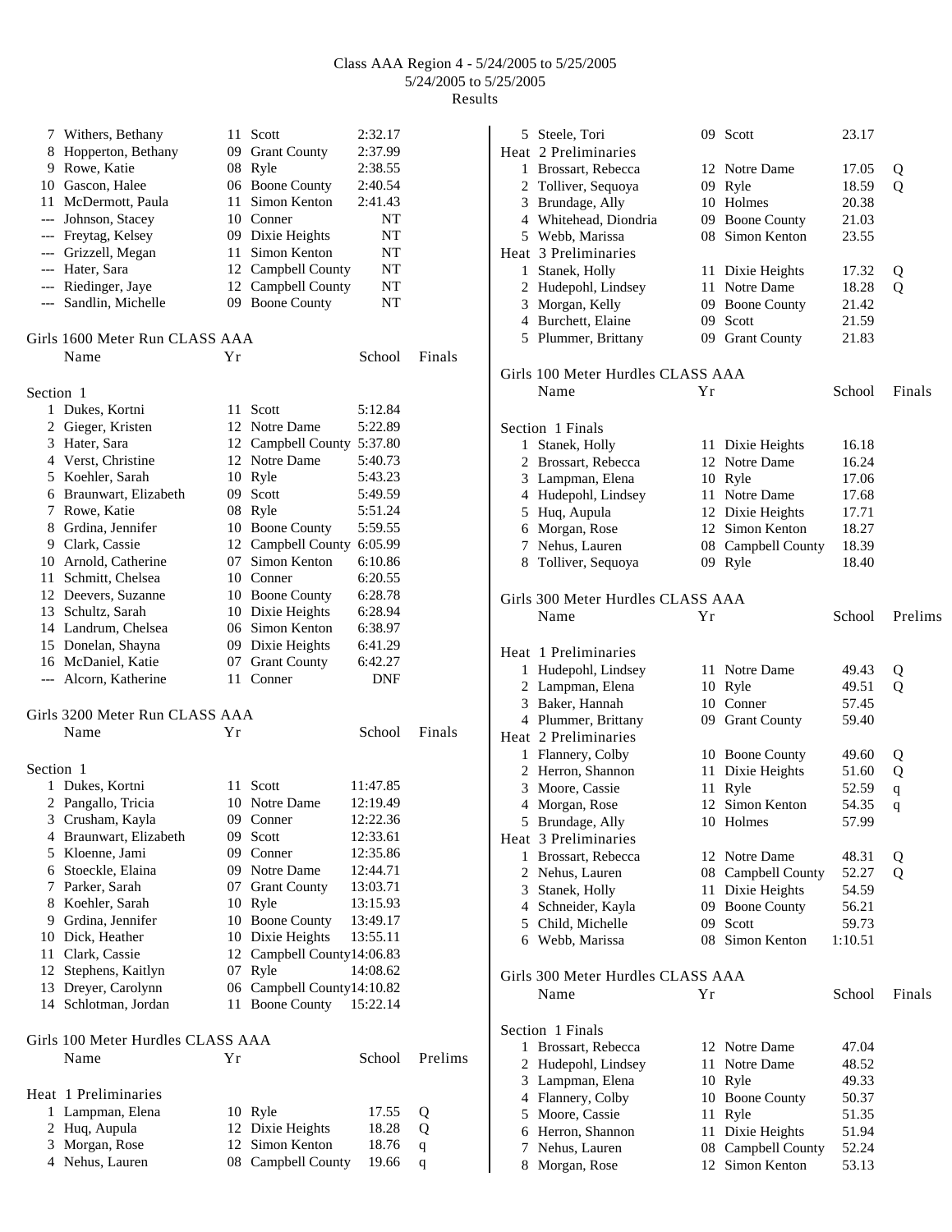|   | Girls 4x100 Meter Relay CLASS AAA               |                                              |         |   |
|---|-------------------------------------------------|----------------------------------------------|---------|---|
|   | Team                                            | Relay                                        | Prelims |   |
|   | Heat 1 Preliminaries                            |                                              |         |   |
|   | 1 Notre Dame Academy                            |                                              | 53.00   | Q |
|   | 1) Hearn, Sara 11                               | 2) Moser, Courtney 11                        |         |   |
|   | 3) Hudepohl, Lindsey 11                         | 4) Kerr, Samantha 10                         |         |   |
|   | 1 Ryle                                          |                                              | 53.00   | Q |
|   | 1) Santiago, Brittany 10                        | 2) McHugh, Rachel 10                         |         |   |
|   | 3) Marcy, Jacquiline 09                         | 4) Buerger, Emily 09                         |         |   |
|   | 3 Scott                                         |                                              | 54.70   | Q |
|   | 1) Minning, Rebecca 11                          | 2) Tomaszewski, Rachel 10                    |         |   |
|   | 3) Dukes, Alison 08                             | 4) Merman, Kelsey 09                         |         |   |
|   | 4 Dixie Heights                                 |                                              | 54.80   | q |
|   | 1) Miller, Shanece 08                           | 2) Stanek, Holly 11                          |         |   |
|   | 3) Klein, Lilly 10                              | 4) Huq, Aupula 12                            |         |   |
|   | Heat 2 Preliminaries                            |                                              |         |   |
|   | 1 Boone County                                  |                                              | 52.60   | Q |
|   | 1) Sester, Carissa 11                           | 2) Flannery, Colby 10                        |         |   |
|   | 3) Diable, Jessica 12                           | 4) Brown, Maria 10                           |         |   |
|   | 2 Campbell County                               |                                              | 53.80   | Q |
|   | 1) Boesch, Stephanie 12                         | 2) Hargett, Amberly 12                       |         |   |
|   | 3) Nehus, Lauren 08                             | 4) Baker, Alex 09                            |         |   |
|   | 3 Conner                                        |                                              | 54.10   | Q |
|   | 1) Porembski, Nicole 10<br>3) Adler, Mallory 08 | 2) Strucke, Jocelyn 10<br>4) Baker, Sammi 12 |         |   |
|   | 4 Simon Kenton                                  |                                              | 55.60   |   |
|   | 1) Cooper, Shari 10                             | 2) Nason, Nikki 11                           |         | q |
|   | 3) Hunt, Martha 11                              | 4) Wagner, Katie 11                          |         |   |
|   |                                                 |                                              |         |   |
|   | Girls 4x100 Meter Relay CLASS AAA               |                                              |         |   |
|   | Team                                            | Relay                                        | Finals  |   |
|   | Section 1 Finals                                |                                              |         |   |
|   | 1 Boone County                                  |                                              | 52.40   |   |
|   | 1) Sester, Carissa 11                           | 2) Flannery, Colby 10                        |         |   |
|   | 3) Diable, Jessica 12                           | 4) Brown, Maria 10                           |         |   |
|   | 2 Notre Dame Academy                            |                                              | 52.91   |   |
|   | 1) Hearn, Sara 11                               | 2) Moser, Courtney 11                        |         |   |
|   | 3) Hudepohl, Lindsey 11                         | 4) Kerr, Samantha 10                         |         |   |
|   | 3 Ryle                                          |                                              | 53.28   |   |
|   | 1) Santiago, Brittany 10                        | 2) McHugh, Rachel 10                         |         |   |
|   | 3) Marcy, Jacquiline 09                         | 4) Spence, Susan 10                          |         |   |
|   | 4 Dixie Heights                                 |                                              | 54.11   |   |
|   | 1) Miller, Shanece 08                           | 2) Stanek, Holly 11                          |         |   |
|   | 3) Klein, Lilly 10                              | 4) Huq, Aupula 12                            |         |   |
|   | 5 Campbell County                               |                                              | 54.27   |   |
|   | 1) Boesch, Stephanie 12                         | 2) Hargett, Amberly 12                       |         |   |
|   | 3) Nehus, Lauren 08                             | 4) Baker, Alex 09                            |         |   |
|   | 6 Conner                                        |                                              | 54.95   |   |
|   | 1) Porembski, Nicole 10                         | 2) Strucke, Jocelyn 10                       |         |   |
|   | 3) Adler, Mallory 08                            | 4) Baker, Sammi 12                           |         |   |
| 7 | Simon Kenton                                    |                                              | 55.62   |   |
|   | 1) Cooper, Shari 10                             | 2) Nason, Nikki 11                           |         |   |
|   | 3) Wagner, Katie 11                             | 4) Hunt, Martha 11                           |         |   |
|   | 8 Grant County                                  |                                              | 59.34   |   |
|   | 1) Plummer, Brittany 09                         | 2) Tomlinson, Sara 11                        |         |   |
|   | 3) Simpson, Kim 08                              | 4) Anglin, Erica 12                          |         |   |

|   | Heat 1 Preliminaries                                  |                                           |   |
|---|-------------------------------------------------------|-------------------------------------------|---|
| 1 | Ryle                                                  | 1:51.80                                   | Q |
|   | 1) Santiago, Brittany 10                              | 2) McHugh, Rachel 10                      |   |
|   | 3) Spence, Susan 10                                   | 4) Buerger, Emily 09                      |   |
|   | 2 Boone County                                        | 1:52.82                                   | Q |
|   | 1) Sester, Carissa 11                                 | 2) Flannery, Colby 10                     |   |
|   | 3) Diable, Jessica 12                                 | 4) Brown, Maria 10                        |   |
|   |                                                       |                                           |   |
|   | 3 Scott                                               | 2:00.96                                   | Q |
|   | 1) Maddox, Jerrica 09                                 | 2) Tomaszewski, Rachel 10                 |   |
|   | 3) Dukes, Alison 08                                   | 4) Wright, Lydia 08                       |   |
|   | 4 Dixie Heights                                       | 2:01.53                                   | q |
|   | 1) Whitaker, Cassie 10                                | 2) Crone, Shannon 09                      |   |
|   | 3) Gumble, Rachel 09                                  | 4) Meyer, Maddie 09                       |   |
|   | Heat 2 Preliminaries                                  |                                           |   |
|   | 1 Notre Dame Academy                                  | 1:50.94                                   | Q |
|   | 1) Hearn, Sara 11                                     | 2) Kerr, Samantha 10                      |   |
|   | 3) Ruberg, Michelle 09                                | 4) Brossart, Rebecca 12                   |   |
|   | 2 Campbell County                                     | 1:57.45                                   | Q |
|   | 1) Boesch, Stephanie 12                               | 2) Meyer, Lacee 10                        |   |
|   | 3) Beck, Sarah 11                                     | 4) Baker, Alex 09                         |   |
|   | 3 Simon Kenton                                        | 1:59.01                                   |   |
|   | 1) Nason, Nikki 11                                    | 2) Ponzer, Alli 07                        | Q |
|   |                                                       |                                           |   |
|   | 3) Hunt, Martha 11                                    | 4) Cooper, Shari 10                       |   |
|   | 4 Conner                                              | 1:59.94                                   | q |
|   | 1) Porembski, Nicole 10                               | 2) Baker, Hannah 10                       |   |
|   | 3) Strucke, Jocelyn 10                                | 4) Adler, Mallory 08                      |   |
|   | 5 Grant County                                        | 2:07.58                                   |   |
|   | 1) Anglin, Caitlyn 10                                 | 2) Tomlinson, Sara 11                     |   |
|   |                                                       |                                           |   |
|   | 3) Simpson, Kim 08                                    | 4) Anglin, Erica 12                       |   |
|   |                                                       |                                           |   |
|   |                                                       |                                           |   |
|   | Girls 4x200 Meter Relay CLASS AAA                     |                                           |   |
|   | Team                                                  | Finals<br>Relay                           |   |
|   |                                                       |                                           |   |
|   | Section 1 Finals                                      |                                           |   |
|   | 1 Notre Dame Academy                                  | 1:49.26                                   |   |
|   | 1) Hearn, Sara 11                                     | 2) Kerr, Samantha 10                      |   |
|   | 3) Ruberg, Michelle 09                                | 4) Brossart, Rebecca 12                   |   |
|   | Section 1 Finals  (Girls 4x200 Meter Relay CLASS AAA) |                                           |   |
|   | Team                                                  | Finals<br>Relay                           |   |
|   |                                                       |                                           |   |
| 2 |                                                       | 1:51.55                                   |   |
|   | <b>Boone County</b>                                   |                                           |   |
|   | 1) Sester, Carissa 11                                 | 2) Flannery, Colby 10                     |   |
|   | 3) Diable, Jessica 12                                 | 4) Brown, Maria 10                        |   |
|   | 3 Campbell County                                     | 1:53.95                                   |   |
|   | 1) Boesch, Stephanie 12                               | 2) Meyer, Lacee 10                        |   |
|   | 3) Beck, Sarah 11                                     | 4) Baker, Alex 09                         |   |
|   | 4 Ryle                                                | 1:54.47                                   |   |
|   | 1) Santiago, Brittany 10                              | 2) McHugh, Rachel 10                      |   |
|   | 3) Marcy, Jacquiline 09                               | 4) Spence, Susan 10                       |   |
|   | 5 Conner                                              | 2:00.45                                   |   |
|   | 1) Porembski, Nicole 10                               | 2) Baker, Hannah 10                       |   |
|   | 3) Strucke, Jocelyn 10                                | 4) Adler, Mallory 08                      |   |
|   | 6 Dixie Heights                                       | 2:00.63                                   |   |
|   | 1) Whitaker, Cassie 10                                | 2) Crone, Shannon 09                      |   |
|   | 3) Gumble, Rachel 09                                  | 4) Meyer, Maddie 09                       |   |
| 7 | Simon Kenton                                          | 2:00.69                                   |   |
|   |                                                       |                                           |   |
|   | 1) Ponzer, Alli 07<br>3) Nason, Nikki 11              | 2) Cooper, Shari 10<br>4) Hunt, Martha 11 |   |

Team Relay Prelims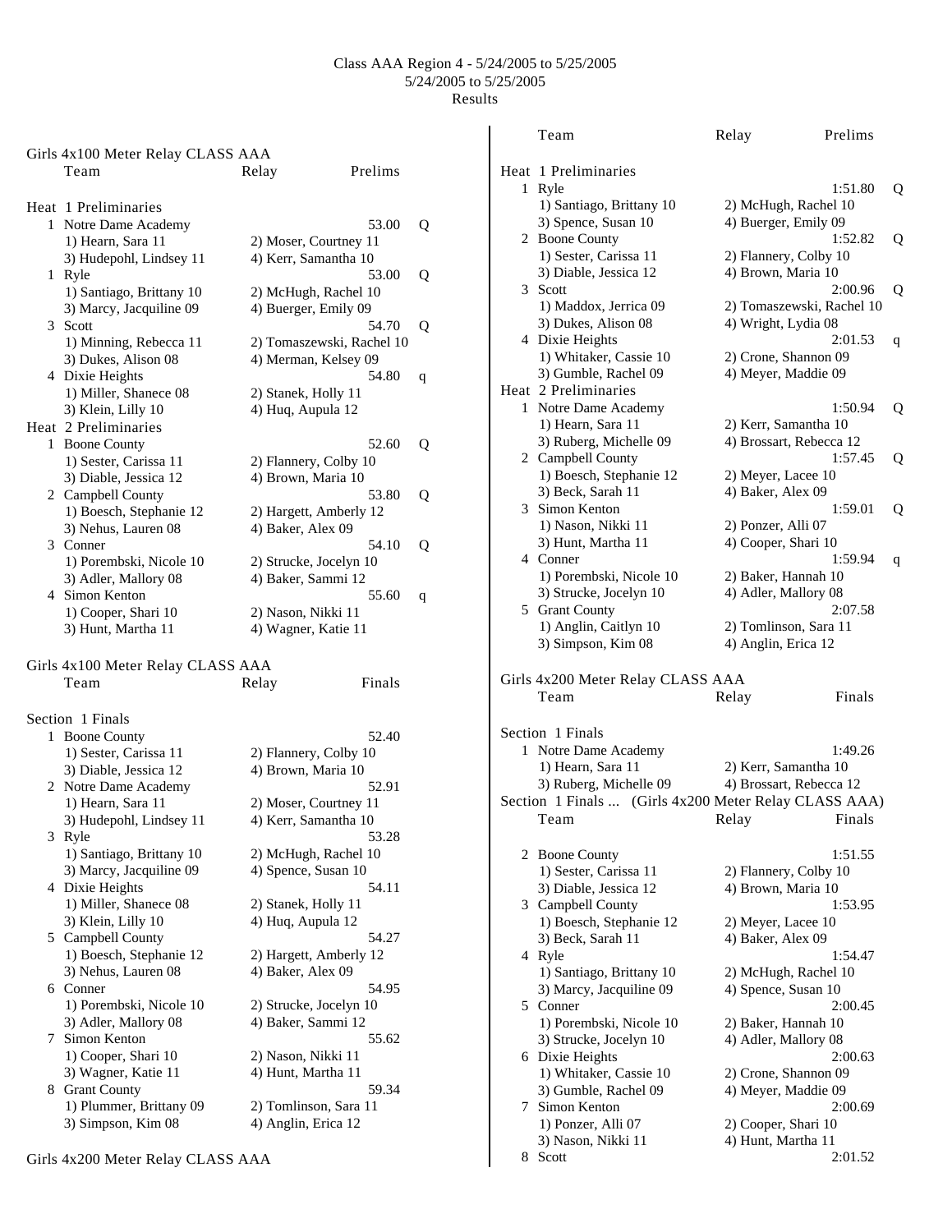|   | 1) Maddox, Jerrica 09<br>3) Dukes, Alison 08 | 2) Tomaszewski, Rachel 10<br>4) Wright, Lydia 08 |   |
|---|----------------------------------------------|--------------------------------------------------|---|
|   | Girls 4x400 Meter Relay CLASS AAA            |                                                  |   |
|   | Team                                         | Prelims<br>Relay                                 |   |
|   | Heat 1 Preliminaries                         |                                                  |   |
| 1 | Conner                                       | 4:19.20                                          | q |
|   | 1) Adler, Mallory 08                         | 2) Alcorn, Katherine 11                          |   |
|   | 3) Crusham, Kayla 09                         | 4) Porembski, Nicole 10                          |   |
|   | 2 Campbell County                            | 4:19.40                                          | q |
|   | 1) Boesch, Stephanie 12                      | 2) Hargett, Amberly 12                           |   |
|   | 3) Baker, Alex 09                            | 4) Hater, Sara 12                                |   |
| 3 | Scott                                        | 4:25.90                                          | q |
|   | 1) Dukes, Kortni 11                          | 2) Withers, Bethany 11                           |   |
|   | 3) Pelle, Courtney 10                        | 4) Maddox, Jerrica 09                            |   |
|   | Heat 2 Preliminaries                         |                                                  |   |
| 1 | Notre Dame Academy                           | 4:11.00                                          | q |
|   | 1) Bramladge, Jessica 09                     | 2) Kubala, Katie 12                              |   |
|   | 3) Walsh, Anna 12                            | 4) Ruberg, Michelle 09                           |   |
|   | 2 Ryle                                       | 4:20.00                                          | q |
|   | 1) Spence, Susan 10                          | 2) Maloney, Sarah 08                             |   |
|   | 3) Moore, Cassie 11                          | 4) Rowe, Katie 08                                |   |
|   | 3 Boone County                               | 4:23.00                                          | q |
|   | 1) Brown, Maria 10                           | 2) Koenig, Kara 10                               |   |
|   | 3) McElfresh, Krystal 09                     | 4) Sester, Carissa 11                            |   |
|   | 4 Dixie Heights                              | 4:38.00                                          | q |
|   | 1) Leach, Kasey 10                           | 2) Gumble, Rachel 09                             |   |
|   | 3) Eychmans, Rachel 08                       | 4) Herron, Shannon 11                            |   |
| 5 | Simon Kenton                                 | 4:38.70                                          | q |
|   | 1) Ponzer, Alli 07                           | 2) Nason, Nikki 11                               |   |
|   | 3) Morgan, Rose 12                           | 4) McDermott, Paula 11                           |   |
|   | Girls 4x400 Meter Relay CLASS AAA            |                                                  |   |
|   | Team                                         | Finals<br>Relay                                  |   |
|   |                                              |                                                  |   |
|   | Section 1 Finals                             |                                                  |   |
| 1 | Notre Dame Academy                           | 4:13.78                                          |   |
|   | 1) Bramladge, Jessica 09                     | 2) Kubala, Katie 12                              |   |
|   | 3) Walsh, Anna 12                            | 4) Ruberg, Michelle 09                           |   |
|   | 2 Conner                                     | 4:15.32                                          |   |
|   | 1) Porembski, Nicole 10                      | 2) Fancher, Allison 10                           |   |
|   | 3) Ginn, Ashley 10                           | 4) Alcorn, Katherine 11                          |   |
| 3 | Campbell County                              | 4:16.94                                          |   |
|   | 1) Boesch, Stephanie 12                      | 2) Hargett, Amberly 12                           |   |
|   | 3) Baker, Alex 09                            | 4) Hater, Sara 12                                |   |
|   | 4 Boone County                               | 4:23.95                                          |   |
|   | 1) Brown, Maria 10                           | 2) Koenig, Kara 10                               |   |
|   | 3) McElfresh, Krystal 09                     | 4) Sester, Carissa 11                            |   |
| 5 | Ryle                                         | 4:25.66                                          |   |
|   | 1) Spence, Susan 10                          | 2) Rowe, Katie 08                                |   |
|   | 3) Maloney, Sarah 08                         | 4) Moore, Cassie 11                              |   |
| 6 | Scott                                        | 4:29.45                                          |   |
|   | 1) Dukes, Kortni 11                          | 2) Withers, Bethany 11                           |   |
|   | 3) Pelle, Courtney 10                        | 4) Maddox, Jerrica 09                            |   |
|   | 7 Simon Kenton                               | 4:30.07                                          |   |
|   | 1) Cooper, Shari 10<br>3) Nason, Nikki 11    | 2) Ponzer, Alli 07<br>4) McDermott, Paula 11     |   |
| 8 | Dixie Heights                                | 4:34.06                                          |   |
|   | 1) Leach, Kasey 10                           | 2) Gumble, Rachel 09                             |   |
|   | 3) Eychmans, Rachel 08                       | 4) Herron, Shannon 11                            |   |
|   |                                              |                                                  |   |

|           | Girls 4x800 Meter Relay CLASS AAA                  |          |                                                |                |             |
|-----------|----------------------------------------------------|----------|------------------------------------------------|----------------|-------------|
|           | Team                                               |          | Relay                                          | Finals         |             |
| Section 1 |                                                    |          |                                                |                |             |
|           |                                                    |          |                                                | 10:02.22       |             |
|           | 1 Notre Dame Academy                               |          |                                                |                |             |
|           | 1) Kreinest, Christina 12<br>3) Gieger, Kristen 12 |          | 2) Verst, Christine 12<br>4) Kresser, Celia 09 |                |             |
|           | 2 Scott                                            |          |                                                | 10:05.72       |             |
|           | 1) Dukes, Kortni 11                                |          | 2) Withers, Bethany 11                         |                |             |
|           | 3) Sherrard, Jackie 08                             |          | 4) Pelle, Courtney 10                          |                |             |
|           | 3 Conner                                           |          |                                                | 10:23.00       |             |
|           | 1) Crusham, Kayla 09                               |          | 2) Porembski, Nicole 10                        |                |             |
|           | 3) Johnson, Stacey 10                              |          | 4) Alcorn, Katherine 11                        |                |             |
|           | 4 Ryle                                             |          |                                                | 10:44.38       |             |
|           | 1) Koehler, Sarah 10                               |          | 2) Husenjovic, Azra 11                         |                |             |
|           | 3) Rowe, Katie 08                                  |          | 4) Stephens, Kaitlyn 07                        |                |             |
|           | 5 Campbell County                                  |          |                                                | 10:47.21       |             |
|           | 1) Hater, Sara 12                                  |          | 2) Rawe, Heidi 12                              |                |             |
|           | 3) Clark, Cassie 12                                |          | 4) Riedinger, Jaye 12                          |                |             |
|           | 6 Simon Kenton                                     |          |                                                | 10:53.61       |             |
|           | 1) Arnold, Catherine 07                            |          | 2) Grizzell, Megan 11                          |                |             |
|           | 3) Morgan, Rose 12                                 |          | 4) McDermott, Paula 11                         |                |             |
|           | 7 Boone County                                     |          |                                                | 10:56.57       |             |
|           | 1) Grdina, Jennifer 10                             |          | 2) Gascon, Halee 06                            |                |             |
|           | 3) Sandlin, Michelle 09                            |          | 4) Waggoner, Katie 07                          |                |             |
|           | 8 Dixie Heights                                    |          |                                                | 11:26.26       |             |
|           | 1) Leach, Kasey 10                                 |          | 2) Metze, Cassie 10                            |                |             |
|           | 3) Dick, Heather 10                                |          | 4) Schultz, Sarah 10                           |                |             |
|           | Boys 100 Meter Dash CLASS AAA<br>Name              | Υr       |                                                | School         | Prelims     |
|           |                                                    |          |                                                |                |             |
|           | Heat 1 Preliminaries                               |          |                                                |                |             |
| 1         | Madlom, Tyler                                      | 11       | Ryle                                           | 12.08          | Q           |
|           | 2 Begley, Wade                                     |          | 12 Campbell County                             | 12.13          | Q           |
|           | 3 Miller, Nick                                     |          | 10 Scott                                       | 12.68          |             |
|           | 4 Arey, Kyle                                       |          | 09 Boone County                                | 12.78          |             |
|           | 5 Kowolonek, Charles                               | 11       | Dixie Heights                                  | 12.92          |             |
|           | 6 Jarboe, Micheal                                  | 11       | Simon Kenton                                   | 13.98          |             |
|           | Heat 2 Preliminaries                               |          |                                                |                |             |
| 1         | Willson, Kyle                                      | 12       | <b>Boone County</b>                            | 11.87          | Q           |
|           | 2 Garrett, Nick                                    | 11       | <b>Grant County</b>                            | 12.24          | Q           |
| 3         | Brosmore, Kyle                                     | 11<br>11 | Scott<br>Cov. Catholic                         | 12.45          | $\mathbf q$ |
|           | 4 Menne, Brett<br>5 Martin, Zack                   |          | 12 Conner                                      | 12.61<br>13.03 | $\mathbf q$ |
|           | Heat 3 Preliminaries                               |          |                                                |                |             |
|           | 1 Stockdill, Steven                                |          |                                                |                |             |
|           | 2 Mott, PJ                                         | 11<br>11 | Ryle<br><b>Grant County</b>                    | 11.70<br>12.58 | Q           |
|           | 3 Vaughn, Ricky                                    | 12       | Simon Kenton                                   | 12.79          | Q           |
|           | 4 Shaffer, Daniel                                  |          | 12 Dixie Heights                               | 12.86          |             |
|           |                                                    |          |                                                |                |             |
|           | Boys 100 Meter Dash CLASS AAA                      |          |                                                |                |             |
|           | Name                                               | Υr       |                                                | School         | Finals      |
|           |                                                    |          |                                                |                |             |
|           | Section 1 Finals                                   |          |                                                |                |             |
| 1         | Stockdill, Steven                                  | 11<br>12 | Ryle                                           | 11.44<br>11.68 |             |
|           | 2 Willson, Kyle<br>3 Madlom, Tyler                 | 11       | <b>Boone County</b><br>Ryle                    | 11.91          |             |
|           | 4 Begley, Wade                                     | 12       | Campbell County                                | 11.97          |             |
|           | 5 Brosmore, Kyle                                   | 11       | Scott                                          | 12.25          |             |
|           |                                                    |          |                                                |                |             |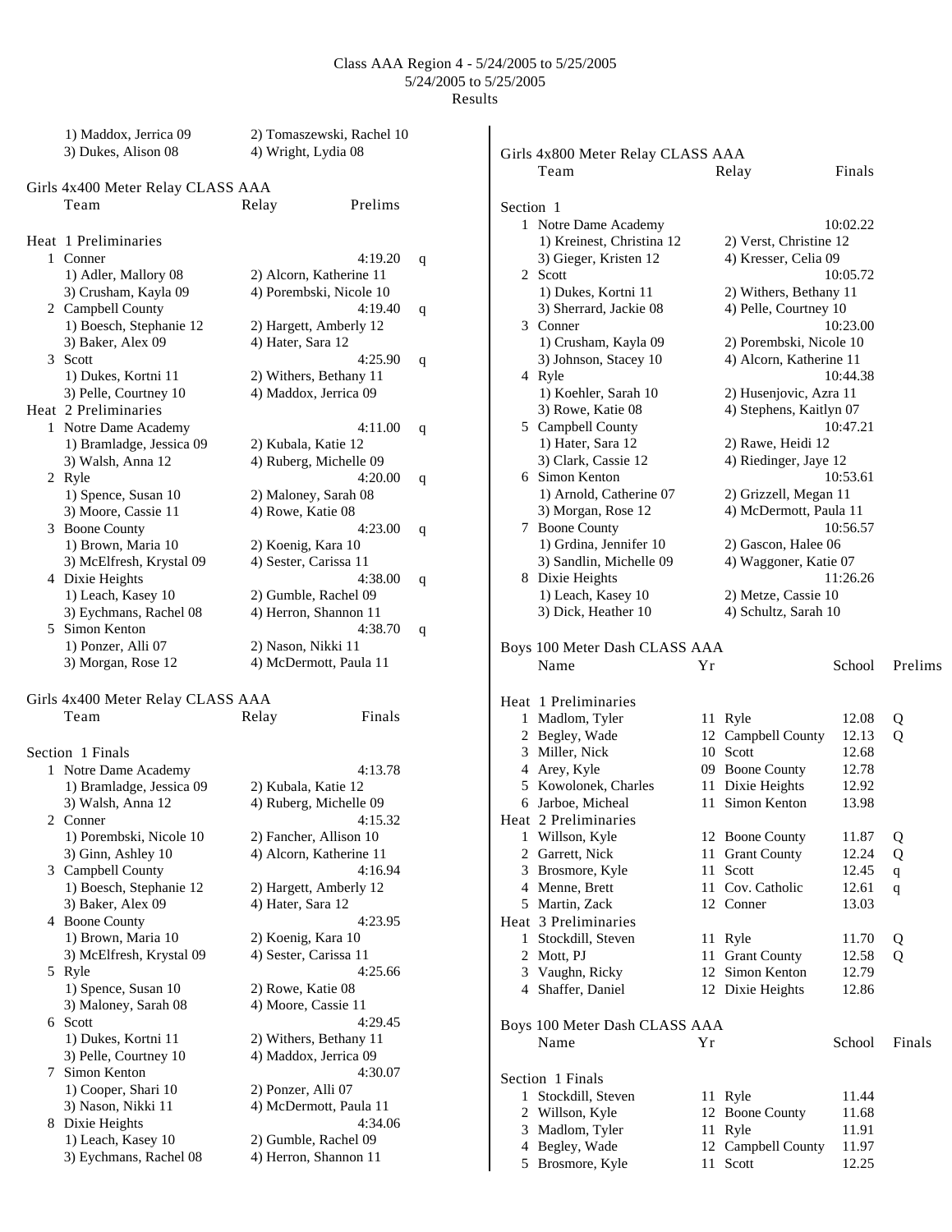|   | 6 Garrett, Nick               |     | 11 Grant County    | 12.32   |         |                                     | 5 Hedges, Adam                            |    | 10 Campbell County 57.81   |               |        |
|---|-------------------------------|-----|--------------------|---------|---------|-------------------------------------|-------------------------------------------|----|----------------------------|---------------|--------|
|   | 7 Mott, PJ                    |     | 11 Grant County    | 12.40   |         |                                     | 6 Gadd, Brent                             |    | 12 Scott                   | 1:01.91       |        |
|   | 8 Menne, Brett                |     | 11 Cov. Catholic   | 12.41   |         |                                     |                                           |    |                            |               |        |
|   |                               |     |                    |         |         |                                     | Boys 400 Meter Dash CLASS AAA             |    |                            |               |        |
|   | Boys 200 Meter Dash CLASS AAA |     |                    |         |         |                                     | Name                                      | Yr |                            | School        | Finals |
|   | Name                          | Yr  |                    | School  | Prelims |                                     |                                           |    |                            |               |        |
|   |                               |     |                    |         |         |                                     | Section 1 Finals                          |    |                            |               |        |
|   | Heat 1 Preliminaries          |     |                    |         |         |                                     | 1 Willson, Kyle                           |    | 12 Boone County            | 50.85         |        |
|   | 1 Madlom, Tyler               |     | 11 Ryle            | 24.26   | Q       |                                     | 2 Schlueter, Dempsey                      |    | 12 Grant County            | 52.94         |        |
|   | 2 Garrett, Nick               |     | 11 Grant County    | 24.39   | Q       |                                     | 3 Cahill, David                           |    | 10 Cov. Catholic           | 53.00         |        |
|   | 3 Vaughn, Ricky               |     | 12 Simon Kenton    | 25.25   | q       |                                     | 4 Bourne, Mike                            |    | 12 Simon Kenton            | 53.78         |        |
|   | 4 Staubach, Zane              |     | 12 Campbell County | 25.29   |         |                                     | 5 Barton, Chris                           |    | 11 Ryle                    | 54.85         |        |
|   | 5 Brosmore, Kyle              |     | 11 Scott           | 25.59   |         |                                     | 6 Smith, Mark                             |    | 12 Campbell County         | 55.36         |        |
|   | Heat 2 Preliminaries          |     |                    |         |         |                                     |                                           |    |                            |               |        |
|   | 1 Willson, Kyle               |     | 12 Boone County    | 23.46   | Q       |                                     | Boys 800 Meter Run CLASS AAA              |    |                            |               |        |
|   | 2 Begley, Wade                |     | 12 Campbell County | 24.27   | Q       |                                     | Name                                      | Yr |                            | School        | Finals |
|   | 3 Smith, Joe                  |     | 11 Cov. Catholic   | 24.37   | q       |                                     |                                           |    |                            |               |        |
|   | 4 Feist, Jon                  |     | 11 Conner          | 25.89   |         | Section 1                           |                                           |    |                            |               |        |
|   | 5 McCowan, Nathan             |     | 11 Dixie Heights   | 26.08   |         |                                     | 1 Pauly, Jordan                           |    | 12 Cov. Catholic           | 1:59.54       |        |
|   | Heat 3 Preliminaries          |     |                    |         |         |                                     | 2 Koehler, Zach                           |    |                            | 2:00.44       |        |
|   | 1 Stockdill, Steven           |     | 11 Ryle            | 23.35   | Q       |                                     |                                           |    | 12 Ryle<br>11 Boone County | 2:01.24       |        |
|   | 2 Deal, Austin                |     | 11 Simon Kenton    | 24.97   | Q       |                                     | 3 Baldridge, Bobby<br>4 Fowler, Brian     |    | 12 Ryle                    |               |        |
| 3 | Spencer, Curtis               |     | 09 Scott           | 25.42   |         |                                     |                                           |    | 12 Campbell County 2:03.81 | 2:01.35       |        |
|   | 4 Menne, Brett                |     | 11 Cov. Catholic   | 25.61   |         |                                     | 5 Farley, Ryan                            |    | 11 Cov. Catholic           | 2:05.65       |        |
|   | 5 Barria, Ricky               |     | 09 Dixie Heights   | 25.62   |         |                                     | 6 Stemple, Bill                           |    |                            |               |        |
|   | 6 Martin, Zack                |     | 12 Conner          | 25.83   |         |                                     | 7 Rawe, Scott                             |    | 12 Campbell County 2:07.46 |               |        |
|   | 7 Arey, Kyle                  |     | 09 Boone County    | 26.80   |         |                                     | Section 1  (Boys 800 Meter Run CLASS AAA) |    |                            |               |        |
|   |                               |     |                    |         |         |                                     | Name                                      | Yr |                            | School        | Finals |
|   | Boys 200 Meter Dash CLASS AAA |     |                    |         |         |                                     |                                           |    |                            |               |        |
|   | Name                          | Yr  |                    | School  | Finals  |                                     | 8 Alcorn, Tra                             |    | 12 Conner                  | 2:08.36       |        |
|   |                               |     |                    |         |         |                                     | 9 Judd, Frank                             |    | 12 Dixie Heights           | 2:12.08       |        |
|   |                               |     |                    |         |         |                                     | 10 Ferguson, Paul                         |    | 11 Conner                  | 2:15.07       |        |
|   | Section 1 Finals              |     |                    |         |         |                                     | 11 Metzger, Nick                          |    | 10 Scott                   | 2:16.72       |        |
|   | 1 Willson, Kyle               |     | 12 Boone County    | 23.36   |         |                                     | 12 Walsh, John                            |    | 10 Dixie Heights           | 2:16.97       |        |
|   | 2 Madlom, Tyler               |     | 11 Ryle            | 24.10   |         |                                     | 13 Ramos, Derek                           |    | 12 Simon Kenton            | 2:17.86       |        |
|   | 3 Begley, Wade                |     | 12 Campbell County | 24.32   |         |                                     | 14 Wills, Chaise                          |    | 10 Simon Kenton            | 2:20.54       |        |
|   | 4 Smith, Joe                  |     | 11 Cov. Catholic   | 24.32   |         |                                     | 15 Carter, Jon                            |    | 11 Grant County            | 2:26.02       |        |
|   | 5 Garrett, Nick               |     | 11 Grant County    | 24.35   |         |                                     | 16 Fernandez, Matt                        |    | 10 Grant County            | 2:43.66       |        |
|   | 6 Deal, Austin                |     | 11 Simon Kenton    | 25.42   |         |                                     | --- Eisner, Zak                           |    | 10 Scott                   | NT            |        |
|   | 7 Vaughn, Ricky               |     | 12 Simon Kenton    | 25.92   |         |                                     |                                           |    |                            |               |        |
|   |                               |     |                    |         |         |                                     | Boys 1600 Meter Run CLASS AAA             |    |                            |               |        |
|   | Boys 400 Meter Dash CLASS AAA |     |                    |         |         |                                     | Name                                      | Yr |                            | School Finals |        |
|   | Name                          | Yr  |                    | School  | Prelims |                                     |                                           |    |                            |               |        |
|   |                               |     |                    |         |         | Section 1                           |                                           |    |                            |               |        |
|   | Heat 1 Preliminaries          |     |                    |         |         |                                     | 1 Koehler, Zach                           |    | 12 Ryle                    | 4:34.95       |        |
|   | 1 Bourne, Mike                |     | 12 Simon Kenton    | 54.90   | Q       |                                     | 2 Fowler, Brian                           |    | 12 Ryle                    | 4:38.81       |        |
|   | 2 Chamberlain, Nick           |     | 12 Ryle            | 55.07   | Q       |                                     | 3 Vocke, Robert                           |    | 12 Dixie Heights           | 4:43.79       |        |
|   | 3 Vocke, Ross                 |     | 10 Dixie Heights   | 56.01   |         | 4                                   | Drance, Peter                             |    | 10 Boone County            | 4:44.95       |        |
|   | 4 Feist, Jon                  |     | 11 Conner          | 57.64   |         | 5                                   | Smith, Ryne                               |    | 10 Scott                   | 4:45.21       |        |
|   | 5 Dedden, Logan               |     | 10 Grant County    | 1:06.07 |         |                                     | 6 Rawe, Jesse                             |    | 10 Campbell County         | 4:46.83       |        |
|   | Heat 2 Preliminaries          |     |                    |         |         |                                     | 7 Ferguson, Paul                          |    | 11 Conner                  | 4:48.18       |        |
|   | 1 Cahill, David               |     | 10 Cov. Catholic   | 53.83   | Q       | 8                                   | Whitehead, Mike                           |    | 08 Boone County            | 4:48.27       |        |
|   | 2 Mauer, Eric                 |     | 12 Dixie Heights   | 54.49   | Q       | $\hspace{0.05cm}---\hspace{0.05cm}$ | Harris, Drew                              |    | 10 Campbell County         | NT            |        |
| 3 | Barton, Chris                 |     | 11 Ryle            | 55.42   | q       | ---                                 | Franklin, Andrew                          |    | 09 Grant County            | NT            |        |
|   | 4 Smith, Mark                 |     | 12 Campbell County | 55.62   | q       |                                     | Fernandez, Matt                           |    | 10 Grant County            | NT            |        |
| 5 | Kleeman, Chad                 |     | 10 Simon Kenton    | 56.30   |         | $---$                               | Vandermosten, Guy                         |    | 10 Conner                  | NT            |        |
|   | 6 King, Eric                  |     | 10 Boone County    | 56.75   |         | $\hspace{0.05cm}---\hspace{0.05cm}$ | Stoppelwerth, Kevin                       |    | 09 Dixie Heights           | NT            |        |
|   | Heat 3 Preliminaries          |     |                    |         |         | $\hspace{0.05cm}---\hspace{0.05cm}$ | Gardella, Eric                            | 10 | Simon Kenton               | <b>NT</b>     |        |
|   | 1 Willson, Kyle               |     | 12 Boone County    | 52.47   | Q       | $\hspace{0.05cm}---\hspace{0.05cm}$ | Henry, Charlie                            | 10 | Simon Kenton               | NT            |        |
|   | 2 Schlueter, Dempsey          |     | 12 Grant County    | 54.72   | Q       | $\hspace{0.05cm}---\hspace{0.05cm}$ | Beebe, Kevin                              | 11 | Cov. Catholic              | NT            |        |
| 3 | Shipp, Justin                 | 09. | Conner             | 56.03   |         | $\hspace{0.05cm}---\hspace{0.05cm}$ | Askins, Blake                             |    | 08 Scott                   | NT            |        |
|   | 4 Gallenstein, Mike           |     | 11 Cov. Catholic   | 56.99   |         | $---$                               | Golsby, John                              |    | 10 Holmes                  | <b>NT</b>     |        |
|   |                               |     |                    |         |         |                                     |                                           |    |                            |               |        |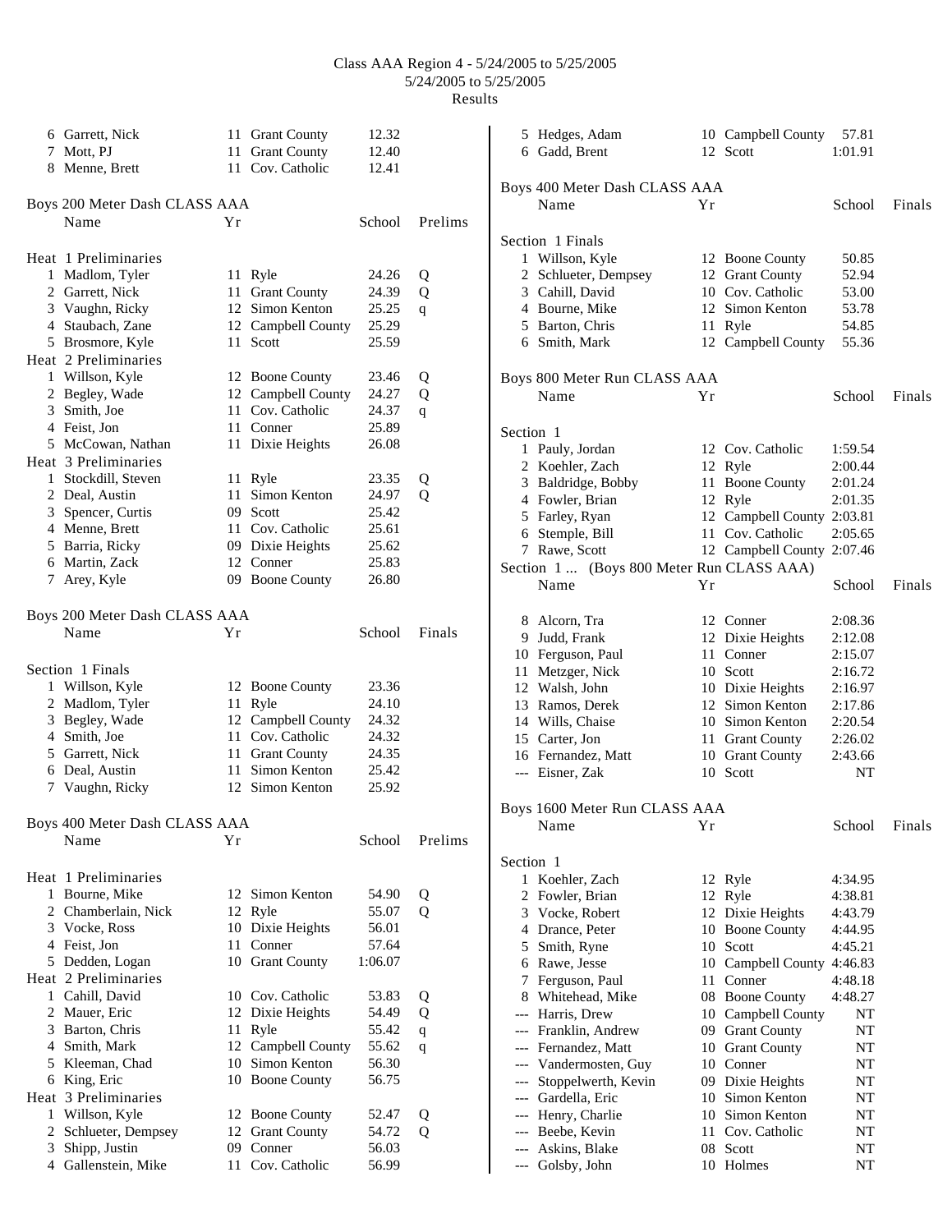|                | --- Uthe, Pete                            |    | 11 Cov. Catholic             | NΤ                   |         |
|----------------|-------------------------------------------|----|------------------------------|----------------------|---------|
|                | Boys 3200 Meter Run CLASS AAA             |    |                              |                      |         |
|                | Name                                      | Υr |                              | School               | Finals  |
|                |                                           |    |                              |                      |         |
| Section 1      |                                           |    |                              |                      |         |
| 1              | Koehler, Zach                             |    | 12 Ryle                      | 10:11.05             |         |
|                | 2 Askins, Blake                           |    | 08 Scott                     | 10:14.53             |         |
|                | 3 Smith, Ryne                             |    | 10 Scott                     | 10:19.15             |         |
|                | 4 Conley, Sam                             |    | 12 Cov. Catholic             | 10:29.87             |         |
|                | 5 Goetz, Greg                             |    | 10 Cov. Catholic             | 10:34.19             |         |
|                | 6 Robertson, Tyler                        |    | 12 Campbell County10:45.10   |                      |         |
|                | 7 Whitehead, Mike                         |    | 08 Boone County              | 10:55.60             |         |
|                | 8 Walters, Matthew                        | 07 | 10 Conner                    | 11:00.20             |         |
|                | 9 Britton, Mikey                          |    | Dixie Heights                | 11:01.98             |         |
|                | 10 Vandermosten, Guy<br>11 Gardella, Eric |    | 10 Conner<br>10 Simon Kenton | 11:13.23<br>11:44.16 |         |
|                | 12 Henry, Charlie                         |    | 10 Simon Kenton              | 11:59.34             |         |
|                | 13 Webb, Sam                              |    | 09 Dixie Heights             | 12:55.34             |         |
|                | 14 Bradford, Thomas                       |    | 9 Grant County               | 14:35.17             |         |
|                |                                           |    |                              |                      |         |
|                | Boys 110 Meter Hurdles CLASS AAA          |    |                              |                      |         |
|                | Name                                      | Υr |                              | School               | Prelims |
|                |                                           |    |                              |                      |         |
|                | Heat 1 Preliminaries                      |    |                              |                      |         |
|                | 1 Sandfoss, Chad                          |    | 12 Cov. Catholic             | 16.02                | Q       |
|                | 2 Heilman, Chip                           |    | 12 Campbell County           | 17.43                | Q       |
|                | 3 Carter, Aubrey                          |    | 09 Dixie Heights             | 18.17                | q       |
|                | 4 Dornbuch, Danny                         |    | 12 Scott                     | 18.41                |         |
|                | 5 Vogelpohl, Brad                         |    | 10 Ryle                      | 19.53                |         |
|                | 6 Vaughn, Ryan                            | 09 | Simon Kenton                 | 20.20                |         |
|                | Heat 2 Preliminaries                      |    |                              |                      |         |
|                | 1 Liechty, Matt                           |    | 12 Dixie Heights             | 17.12                | Q       |
|                | 2 Paul, Matt                              |    | 12 Ryle                      | 17.59                | Q       |
|                | 3 Marino, Chris                           | 10 | Campbell County              | 19.06                |         |
|                | 4 Doucette, Mercier                       | 09 | <b>Boone County</b>          | 19.08                |         |
|                | 5 Dewey, Kevin                            | 11 | Scott                        | 19.60                |         |
|                | 6 Damico, Adam                            |    | 09 Simon Kenton              | 20.30                |         |
|                | Heat 3 Preliminaries                      |    |                              |                      |         |
| 1              | Duncan, Tim                               |    | 12 Cov. Catholic             | 15.11                | Q       |
| $\overline{2}$ | Jones, Jeremiah                           | 11 | <b>Boone County</b>          | 18.03                | Q       |
|                | 3 Gibson, Tommy                           | 11 | <b>Grant County</b>          | 18.06                | q       |
|                | 4 Trenkamp, Justin                        |    | 10 Conner                    | 18.83                |         |
|                | 5 Gibson, Ronnell                         |    | 09 Holmes                    | 19.78                |         |
|                |                                           |    |                              |                      |         |
|                | Boys 110 Meter Hurdles CLASS AAA<br>Name  | Υr |                              | School               | Finals  |
|                |                                           |    |                              |                      |         |
|                | Section 1 Finals                          |    |                              |                      |         |
| 1              | Duncan, Tim                               |    | 12 Cov. Catholic             | 14.59                |         |
|                | 2 Sandfoss, Chad                          |    | 12 Cov. Catholic             | 15.61                |         |
|                | 3 Paul, Matt                              |    | 12 Ryle                      | 16.62                |         |
|                | 4 Heilman, Chip                           |    | 12 Campbell County           | 17.16                |         |
|                | 5 Carter, Aubrey                          |    | 09 Dixie Heights             | 17.72                |         |
|                | 6 Jones, Jeremiah                         | 11 | <b>Boone County</b>          | 17.73                |         |
|                | 7 Gibson, Tommy                           | 11 | <b>Grant County</b>          | 17.74                |         |
|                |                                           |    |                              |                      |         |
|                | Boys 300 Meter Hurdles CLASS AAA          |    |                              |                      |         |
|                | Name                                      | Yr |                              | School               | Prelims |

|   | Heat 1 Preliminaries             |    |                                    |         |             |
|---|----------------------------------|----|------------------------------------|---------|-------------|
|   | 1 Trenkamp, Justin               |    | 10 Conner                          | 43.41   | Q           |
|   | 2 Heilman, Chip                  |    | 12 Campbell County                 | 44.78   | Q           |
|   | 3 Dewey, Kevin                   |    | 11 Scott                           | 46.61   |             |
|   | 4 Doucette, Mercier              |    | 09 Boone County                    | 48.60   |             |
|   | 5 Bloom, Nick                    |    | 10 Ryle                            | 50.92   |             |
|   | 6 Bridges, Tyler                 |    | 11 Simon Kenton                    | 58.78   |             |
|   | Heat 2 Preliminaries             |    |                                    |         |             |
|   | 1 Liechty, Matt                  |    | 12 Dixie Heights                   | 42.95   | Q           |
|   | 2 Toner, Mike                    |    | 10 Cov. Catholic                   | 45.65   | Q           |
|   | 3 Gibson, Ronnell                |    | 09 Holmes                          | 47.31   |             |
|   | 4 Bentley, Zack                  |    | 10 Conner                          | 49.11   |             |
|   | 5 Vogelpohl, Brad                |    | 10 Ryle                            | 50.98   |             |
|   | Heat 3 Preliminaries             |    |                                    |         |             |
|   | 1 Duncan, Tim                    |    | 12 Cov. Catholic                   | 40.38   | Q           |
|   | 2 Carter, Aubrey                 |    | 09 Dixie Heights                   | 43.54   | Q           |
|   | 3 Jones, Jeremiah                |    | 11 Boone County                    | 45.67   | $\mathbf q$ |
|   | 4 Marino, Chris                  |    | 10 Campbell County                 | 46.52   | q           |
|   | Heat 3 Preliminaries             |    | (Boys 300 Meter Hurdles CLASS AAA) |         |             |
|   | Name                             | Yr |                                    | School  | Prelims     |
|   |                                  |    |                                    |         |             |
|   | 5 Vaughn, Ryan                   |    | 09 Simon Kenton                    | 48.89   |             |
|   |                                  |    |                                    |         |             |
|   | Boys 300 Meter Hurdles CLASS AAA |    |                                    |         |             |
|   | Name                             | Yr |                                    | School  | Finals      |
|   |                                  |    |                                    |         |             |
|   | Section 1 Finals                 |    |                                    |         |             |
|   | 1 Duncan, Tim                    |    | 12 Cov. Catholic                   | 38.60   |             |
|   | 2 Liechty, Matt                  |    | 12 Dixie Heights                   | 41.17   |             |
|   | 3 Carter, Aubrey                 |    | 09 Dixie Heights                   | 42.06   |             |
|   | 4 Trenkamp, Justin               |    | 10 Conner                          | 43.69   |             |
|   | 5 Marino, Chris                  |    | 10 Campbell County                 | 44.80   |             |
|   | 6 Toner, Mike                    |    | 10 Cov. Catholic                   | 45.11   |             |
|   | 7 Jones, Jeremiah                |    | 11 Boone County                    | 46.31   |             |
|   |                                  |    |                                    |         |             |
|   | Boys 4x100 Meter Relay CLASS AAA |    |                                    |         |             |
|   | Team                             |    | Relay                              | Prelims |             |
|   |                                  |    |                                    |         |             |
|   | Heat 1 Preliminaries             |    |                                    |         |             |
|   | 1 Covington Catholic             |    |                                    | 46.45   | Q           |
|   | 1) Smith, Joe 11                 |    | 2) Giese, Andy 11                  |         |             |
|   | 3) Casteneda, Joe 10             |    | 4) Burns, Travis 12                |         |             |
|   | 2 Scott                          |    |                                    | 47.73   | Q           |
|   | 1) Miller, Nick 10               |    | 2) Dummit, Steven 10               |         |             |
|   | 3) Spencer, Curtis 09            |    | 4) Brosmore, Kyle 11               |         |             |
|   | 3 Boone County                   |    |                                    | 48.14   | Q           |
|   | 1) Strange, Ryan 09              |    | 2) Bogle, Shawn 09                 |         |             |
|   | 3) Draper, Micah 09              |    | 4) Arey, Kyle 09                   |         |             |
|   | 4 Conner                         |    |                                    | 49.14   |             |
|   | 1) Feist, Jon 11                 |    | 2) Roland, Nathaniel 11            |         |             |
|   | 3) Martin, Zack 12               |    | 4) Brown, Rashad 10                |         |             |
|   | 5 Holmes                         |    |                                    | 51.02   |             |
|   | 1) Pabst, Eric 10                |    | 2) Gibson, Ronnell 09              |         |             |
|   | 3) Hunter, DJ 09                 |    | 4) Walters, John 10                |         |             |
|   | Heat 2 Preliminaries             |    |                                    |         |             |
| 1 | Ryle                             |    |                                    | 45.60   | Q           |
|   | 1) Madlom, Tyler 11              |    | 2) Chamberlain, Nick 12            |         |             |
|   | 3) Morgan, Drew 11               |    | 4) Stockdill, Steven 11            |         |             |
|   | 2 Campbell County                |    |                                    | 46.91   | Q           |
|   | 1) Begley, Wade 12               |    | 2) Nolan, Michael 12               |         |             |
|   | 3) Stoltz, Thomas 12             |    | 4) Staubach, Zane 12               |         |             |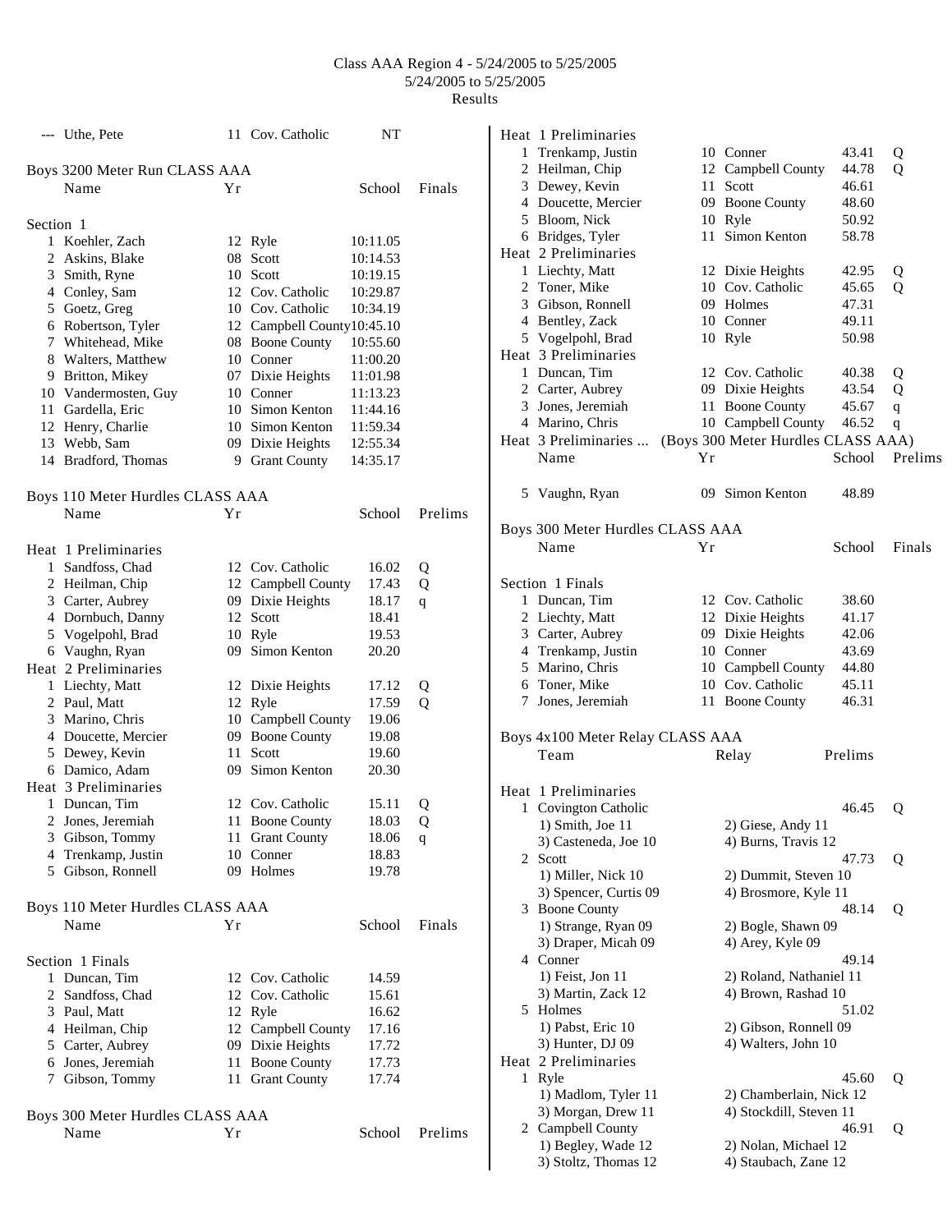|   | 3 Dixie Heights                            | 47.09                                  | Q |
|---|--------------------------------------------|----------------------------------------|---|
|   | 1) Jett, Mitchell 09                       | 2) Shaffer, Daniel 12                  |   |
|   | 3) Barria, Ricky 09                        | 4) Carter, Aubrey 09                   |   |
|   | 4 Grant County                             | 47.21                                  | q |
|   | 1) Schlueter, Dempsey 12                   | 2) Gibson, Tommy 11                    |   |
|   | 3) Garrett, Nick 11<br>5 Simon Kenton      | 4) Mott, PJ 11<br>47.52                |   |
|   | 1) Bourne, Mike 12                         | 2) Deal, Austin 11                     | q |
|   | 3) Sebastian, Les 11                       | 4) Vaughn, Ricky 12                    |   |
|   |                                            |                                        |   |
|   | Boys 4x100 Meter Relay CLASS AAA           |                                        |   |
|   | Team                                       | Finals<br>Relay                        |   |
|   |                                            |                                        |   |
|   | Section 1 Finals                           |                                        |   |
|   | 1 Covington Catholic                       | 45.20                                  |   |
|   | 1) Smith, Joe 11                           | 2) Giese, Andy 11                      |   |
|   | 3) Casteneda, Joe 10                       | 4) Burns, Travis 12                    |   |
|   | 2 Ryle<br>1) Madlom, Tyler 11              | 45.33<br>2) Chamberlain, Nick 12       |   |
|   | 3) Morgan, Drew 11                         | 4) Stockdill, Steven 11                |   |
|   | 3 Campbell County                          | 45.68                                  |   |
|   | 1) Begley, Wade 12                         | 2) Nolan, Michael 12                   |   |
|   | 3) Stoltz, Thomas 12                       | 4) Staubach, Zane 12                   |   |
|   | 4 Boone County                             | 46.98                                  |   |
|   | 1) Strange, Ryan 09                        | 2) Bogle, Shawn 09                     |   |
|   | 3) Draper, Micah 09                        | 4) Arey, Kyle 09                       |   |
|   | 5 Scott                                    | 47.05                                  |   |
|   | 1) Miller, Nick 10                         | 2) Dummit, Steven 10                   |   |
|   | 3) Spencer, Curtis 09<br>6 Dixie Heights   | 4) Brosmore, Kyle 11<br>47.24          |   |
|   | 1) Jett, Mitchell 09                       | 2) Shaffer, Daniel 12                  |   |
|   | 3) Barria, Ricky 09                        | 4) Carter, Aubrey 09                   |   |
| 7 | Simon Kenton                               | 47.48                                  |   |
|   | 1) Bourne, Mike 12                         | 2) Deal, Austin 11                     |   |
|   | 3) Sebastian, Les 11                       | 4) Vaughn, Ricky 12                    |   |
|   | 8 Grant County                             | 47.99                                  |   |
|   | 1) Schlueter, Dempsey 12                   | 2) Gibson, Tommy 11                    |   |
|   | 3) Garrett, Nick 11                        | 4) Mott, PJ 11                         |   |
|   |                                            |                                        |   |
|   | Boys 4x200 Meter Relay CLASS AAA           |                                        |   |
|   | Team                                       | Prelims<br>Relay                       |   |
|   | Heat 1 Preliminaries                       |                                        |   |
| 1 | Ryle                                       | 1:34.23                                | Q |
|   | 1) Madlom, Tyler 11                        | 2) Chamberlain, Nick 12                |   |
|   | 3) Maloney, Tim 11                         | 4) Stockdill, Steven 11                |   |
| 2 | Scott                                      | 1:39.10                                | Q |
|   | 1) Brosmore, Kyle 11                       | 2) Miller, Nick 10                     |   |
|   | 3) Gadd, Brent 12                          | 4) Spencer, Curtis 09                  |   |
|   | 3 Campbell County                          | 1:39.43                                | Q |
|   | 1) Staubach, Zane 12                       | 2) Marino, Chris 10                    |   |
|   | 3) Stoltz, Thomas 12                       | 4) Heilman, Chip 12                    |   |
|   | 4 Boone County                             | 1:41.32                                | q |
|   | 1) Strange, Ryan 09<br>3) Draper, Micah 09 | 2) Bogle, Shawn 09<br>4) Arey, Kyle 09 |   |
|   | --- Grant County                           | DQ                                     |   |
|   | 1) Mott, PJ 11                             | 2) Gibson, Tommy 11                    |   |
|   | 3) Garrett, Nick 11                        | 4) Rios, Anthony 10                    |   |
|   | Heat 2 Preliminaries                       |                                        |   |
| 1 | Covington Catholic                         | 1:34.62                                | Q |
|   | 1) Smith, Joe 11                           | 2) Giese, Andy 11                      |   |

|                                  | 3) Casteneda, Joe 10             | 4) Pauly, Jordan 12      |         |   |  |
|----------------------------------|----------------------------------|--------------------------|---------|---|--|
|                                  | 2 Simon Kenton                   |                          | 1:38.76 | Q |  |
|                                  | 1) Bourne, Mike 12               | 2) Sebastian, Les 11     |         |   |  |
|                                  | 3) Deal, Austin 11               | 4) Vaughn, Ricky 12      |         |   |  |
|                                  | 3 Dixie Heights                  |                          | 1:39.26 | Q |  |
|                                  | 1) Vocke, Ross 10                | 2) Kowolonek, Charles 11 |         |   |  |
|                                  | 3) Barria, Ricky 09              | 4) McCowan, Nathan 11    |         |   |  |
|                                  | 4 Conner                         |                          | 1:40.30 | q |  |
|                                  | 1) Feist, Jon 11                 | 2) Martin, Zack 12       |         |   |  |
|                                  | 3) Bentley, Zack 10              | 4) Roland, Nathaniel 11  |         |   |  |
| 5                                | Holmes                           |                          | 1:41.71 |   |  |
|                                  | 1) Gibson, Ronnell 09            | 2) Golsby, Emanual 12    |         |   |  |
|                                  | 3) Walters, John 10              | 4) Pabst, Eric 10        |         |   |  |
|                                  |                                  |                          |         |   |  |
| Boys 4x200 Meter Relay CLASS AAA |                                  |                          |         |   |  |
|                                  | Team                             | Relay                    | Finals  |   |  |
|                                  |                                  |                          |         |   |  |
|                                  |                                  |                          |         |   |  |
|                                  | Section 1 Finals                 |                          |         |   |  |
|                                  | 1 Ryle                           |                          | 1:33.53 |   |  |
|                                  | 1) Madlom, Tyler 11              | 2) Chamberlain, Nick 12  |         |   |  |
|                                  | 3) Maloney, Tim 11               | 4) Stockdill, Steven 11  |         |   |  |
|                                  | 2 Covington Catholic             |                          | 1:33.76 |   |  |
|                                  | 1) Smith, Joe 11                 | 2) Giese, Andy 11        |         |   |  |
|                                  | 3) Casteneda, Joe 10             | 4) Pauly, Jordan 12      |         |   |  |
|                                  | 3 Simon Kenton                   |                          | 1:39.19 |   |  |
|                                  | 1) Bourne, Mike 12               | 2) Sebastian, Les 11     |         |   |  |
|                                  | 3) Deal, Austin 11               | 4) Vaughn, Ricky 12      |         |   |  |
|                                  | 4 Boone County                   |                          | 1:39.68 |   |  |
|                                  | 1) Strange, Ryan 09              | 2) Bogle, Shawn 09       |         |   |  |
|                                  | 3) Draper, Micah 09              | 4) Arey, Kyle 09         |         |   |  |
|                                  | 5 Conner                         |                          | 1:42.46 |   |  |
|                                  | 1) Feist, Jon 11                 | 2) Martin, Zack 12       |         |   |  |
|                                  | 3) Bentley, Zack 10              | 4) Roland, Nathaniel 11  |         |   |  |
|                                  | --- Campbell County              |                          | DQ      |   |  |
|                                  | 1) Staubach, Zane 12             | 2) Marino, Chris 10      |         |   |  |
|                                  | 3) Stoltz, Thomas 12             | 4) Heilman, Chip 12      |         |   |  |
| ---                              | Scott                            |                          | DQ      |   |  |
|                                  | 1) Brosmore, Kyle 11             | 2) Miller, Nick 10       |         |   |  |
|                                  | 3) Gadd, Brent 12                | 4) Spencer, Curtis 09    |         |   |  |
|                                  |                                  |                          |         |   |  |
|                                  | Boys 4x400 Meter Relay CLASS AAA |                          |         |   |  |
|                                  | Team                             | Relay                    | Prelims |   |  |
|                                  |                                  |                          |         |   |  |
|                                  | Heat 1 Preliminaries             |                          |         |   |  |
| 1                                | Covington Catholic               |                          | 3:34.53 | Q |  |
|                                  | 1) Casteneda, Joe 10             | 2) Duncan, Tim 12        |         |   |  |
|                                  | 3) Giese, Andy 11                | 4) Pauly, Jordan 12      |         |   |  |
|                                  | 2 Ryle                           |                          | 3:46.50 | Q |  |
|                                  | 1) Lawson, Scott 11              | 2) Fowler, Brian 12      |         |   |  |
|                                  | 3) Acquaviva, Tyson 10           | 4) Barton, Chris 11      |         |   |  |
|                                  | 3 Boone County                   |                          | 3:52.63 | Q |  |
|                                  | 1) Baldridge, Bobby 11           | 2) Coldiron, Jake 12     |         |   |  |
|                                  | 3) King, Eric 10                 | 4) Strange, Ryan 09      |         |   |  |
|                                  | 4 Conner                         |                          | 4:06.02 | q |  |
|                                  | 1) Robison, Curtis 11            | 2) Bentley, Zack 10      |         |   |  |
|                                  | 3) Shipp, Justin 09              | 4) Alcorn, Tra 12        |         |   |  |
| 5                                | <b>Grant County</b>              |                          | 4:08.45 |   |  |
|                                  | 1) Carter, Jon 11                | 2) Franklin, Andrew 09   |         |   |  |
|                                  | 3) Fernandez, Matt 10            | 4) Rios, Anthony 10      |         |   |  |
|                                  | Heat 2 Preliminaries             |                          |         |   |  |
| 1                                | Dixie Heights                    |                          | 3:39.31 | Q |  |
|                                  |                                  |                          |         |   |  |